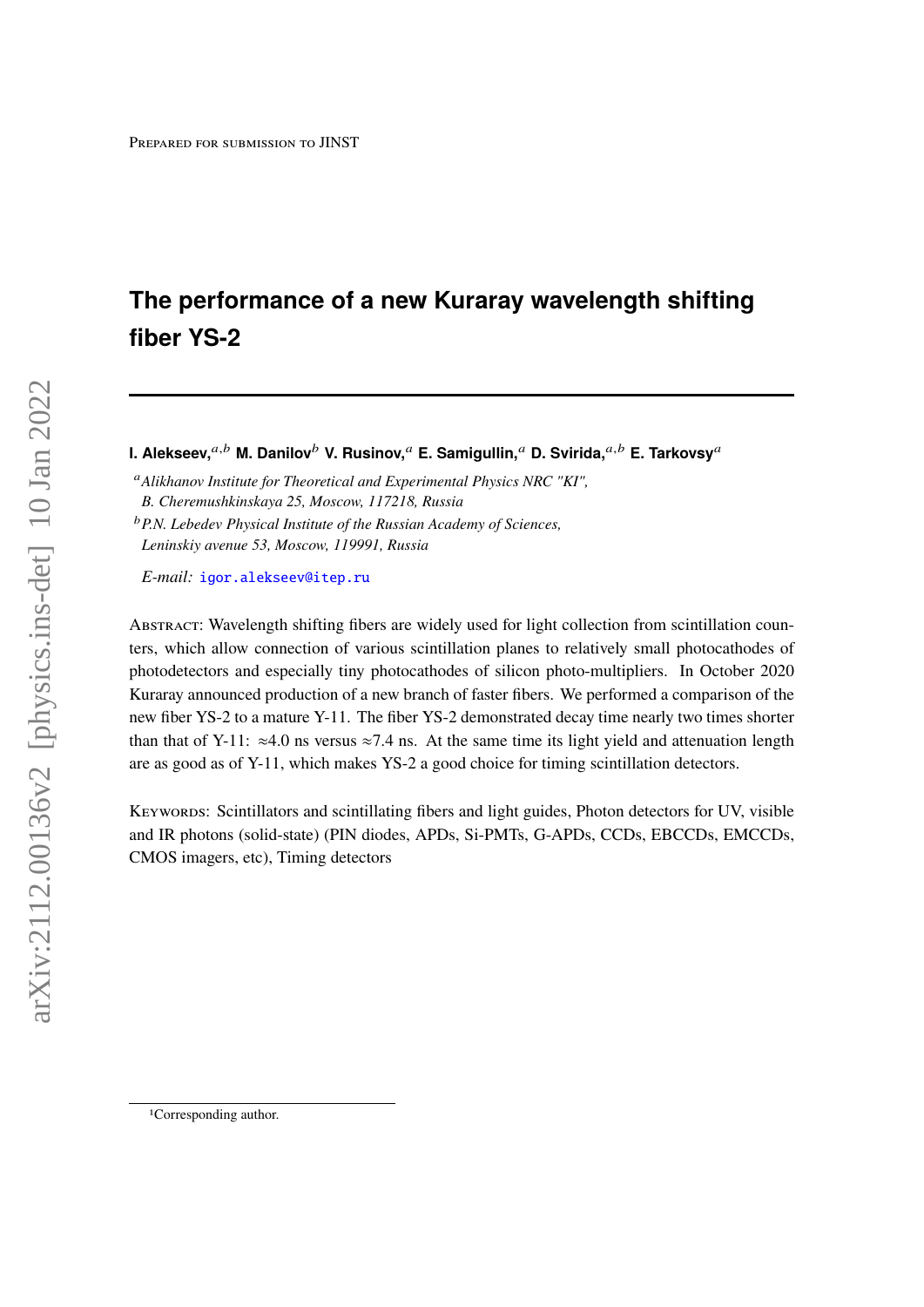## **Contents**

| 1 Introduction                              |   |
|---------------------------------------------|---|
| 2 Decay time measurement                    |   |
| 3 Light output measurement with cosmic rays | ◢ |
| 4 Longitudinal attenuation measurement      | 5 |
| 5 Conclusions                               |   |
|                                             |   |

#### <span id="page-1-0"></span>**1 Introduction**

One of the typical applications of wavelength shifting (WLS) fibers is a light collection from scintillation detectors. In usual design a WLS fiber is surrounded by a scintillator by placing the fiber in a groove or a hole in the scintillator medium or attached to the edge of the scintillator plane. In most cases this technique is not good for timing measurements. The first problem is in geometry, producing large variations of light trajectories. But the other problem is in the time distribution of photon emission by the WLS fiber. Nevertheless there are many cases when even some moderate time resolution is important. Examples are scintillation counters of CHOD hodoscope of the NA62 experiment [\[1\]](#page-6-1), where, in the presence of a very intense beam, the time resolution is important to suppress overlapping events, a new CMD-3 Time-of-Flight system [\[2\]](#page-6-2), or new scintillation detectors for the DANSS experiment upgrade [\[3\]](#page-6-3), where the time difference between signals from both ends of the scintillation strip allows reconstructing the coordinate. Kuraray announcement of the new line of WLS fibers with shorter decay time looks very promising [\[4\]](#page-6-4). We report here the results of the comparison of 1 mm Kuraray fibers: YS-2MJ Multi (YS-2) and Y-11(200)M Multi (Y-11).

#### <span id="page-1-1"></span>**2 Decay time measurement**

A single photo-electron mode was used to measure the decay time. After an instant excitation of the WLS fiber at  $t = 0$  the probability to emit a photon at some time  $t$  will follow an exponential law:

$$
N(t) = \begin{cases} 0 & , \text{ when } t < 0 \\ N_0 e^{-t/\tau} & , \text{ when } t \ge 0 \end{cases}
$$

where  $N_0$  is the initial emission intensity and  $\tau$  is the decay time. In case of some time measurement uncertainty, which follows Gaussian distribution, the probability will be given by a convolution of an exponential decay and this Gaussian function. The resulting distribution is given by an equation:

<span id="page-1-2"></span>
$$
N(t) = C \left( 1 + \text{erf}\left(\frac{t - t_0 - \sigma^2/\tau}{\sqrt{2}}\right) \right) e^{-(t - t_0)/\tau}, \tag{2.1}
$$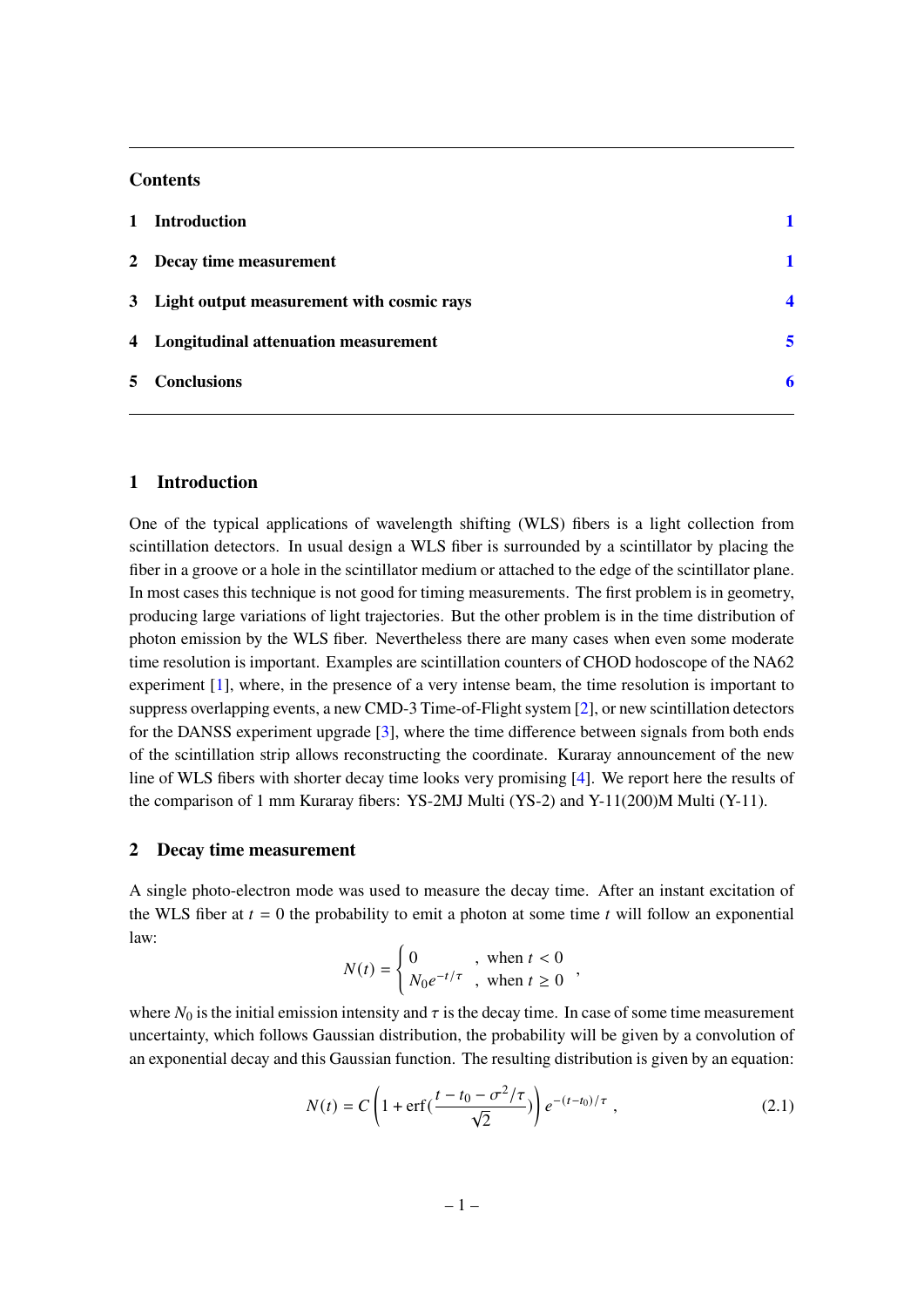where C is the normalization coefficient,  $t_0$  is the start time, including light in the fiber propagation delay,  $\sigma$  is the system time resolution,  $\tau$  is the decay time and erf() is the Gauss error function [\[5\]](#page-6-5). We use short laser pulses (less than 85 ps FWHM) and select events with only a single photon observed. To extract the decay time the time distribution of these events was fit by a sum of formula [\(2.1\)](#page-1-2) and time-independent SiPM noise.

A schematic layout of the decay time measurement is shown in figure [1.](#page-2-0) A 1.5 m length piece of tested fiber was polished on one end and connected to HAMAMATSU S12825-050C silicon photo-multiplier (SiPM). The other end of the fiber was painted black to avoid reflection. An open end of a fiber-optic light guide was placed a few millimeters from the tested fiber at three different distances 5, 10, and 20 cm from its SiPM end. The light guide delivers very short pulses from UV picosecond laser VisUV-266-355-532 by PicoQuant GmbH. An output with a 355 nm wavelength was used. The laser was triggered by a pulser with a 3 kHz repetition rate. The signal from SiPM was amplified and connected to one input of UVFD64 waveform digitizer module [\[6\]](#page-7-0). Another input of the module was used for laser output synchronization pulse, providing the trigger for DAQ and the time reference. UWFD64 uses 12 bit 125 MSPS flash ADC to digitize each of its 64 inputs, two of which were used in this work. An example of a digitized single pixel pulse is shown in figure [2.](#page-3-0) The laser power was adjusted so that only one or no photo-electron was produced in most of the events. The distribution of events over pulse amplitude is shown in figure [3.](#page-3-1) Peaks corresponding up to five pixels fired are seen. Zero pixel peak is not shown. For the cleanest selection of single pixel events, an elliptical cut over two-dimensional distribution charge (integral) versus amplitude is used (figure [4\)](#page-3-2). This allows rejecting events with more than one single pixel pulses, corresponding to several photo-electrons in one event separated by some time.



<span id="page-2-0"></span>**Figure 1**. A schematic layout of decay time measurement.

The system time resolution was measured in a dedicated experiment, where a laser light guide was directed to the SiPM without a WLS fiber. The time distribution of single pixel events was fitted by a sum of Gaussian and uniform background (see figure [5\)](#page-3-3). The measured  $\sigma = 0.8019 \pm 0.0007$  ns was fixed for further fits of the fiber measurements. The decay time of both YS-2 and Y-11 WLS fibers was measured at 3 distances from the laser beam spot to the SiPM. No dependence on the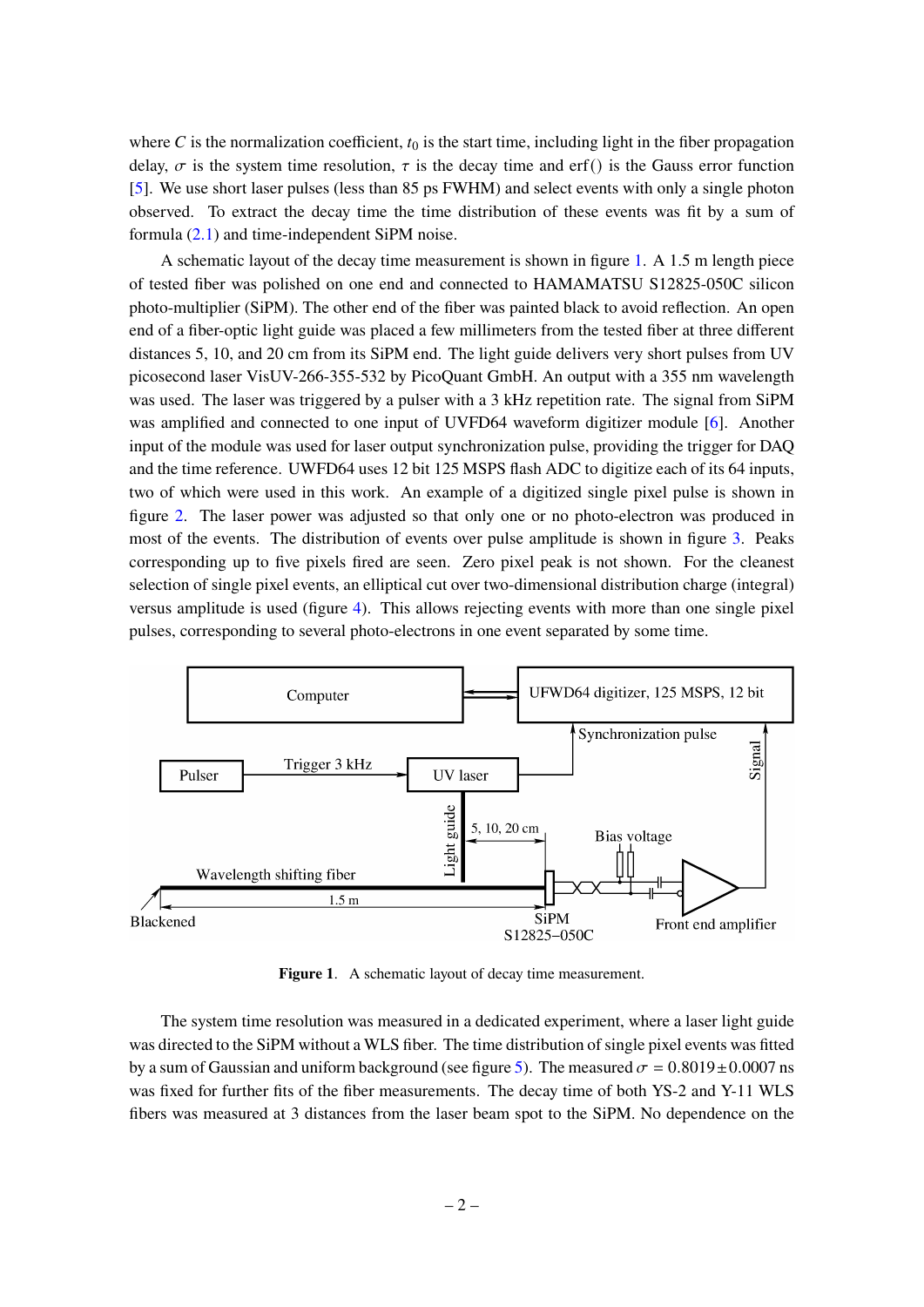

<span id="page-3-0"></span>**Figure 2**. Digitized single pixel waveform. **Figure 3**. Signal amplitude distribution.



<span id="page-3-1"></span>



<span id="page-3-2"></span>**Figure 4**. Distribution of the pulse charge (integral) over its amplitude. The ellipse shows the cut, selecting single pixel events.



<span id="page-3-3"></span>**Figure 5**. Single pixel time distribution for direct SiPM illumination. The curve represents a fit by Gaussian function and uniform background.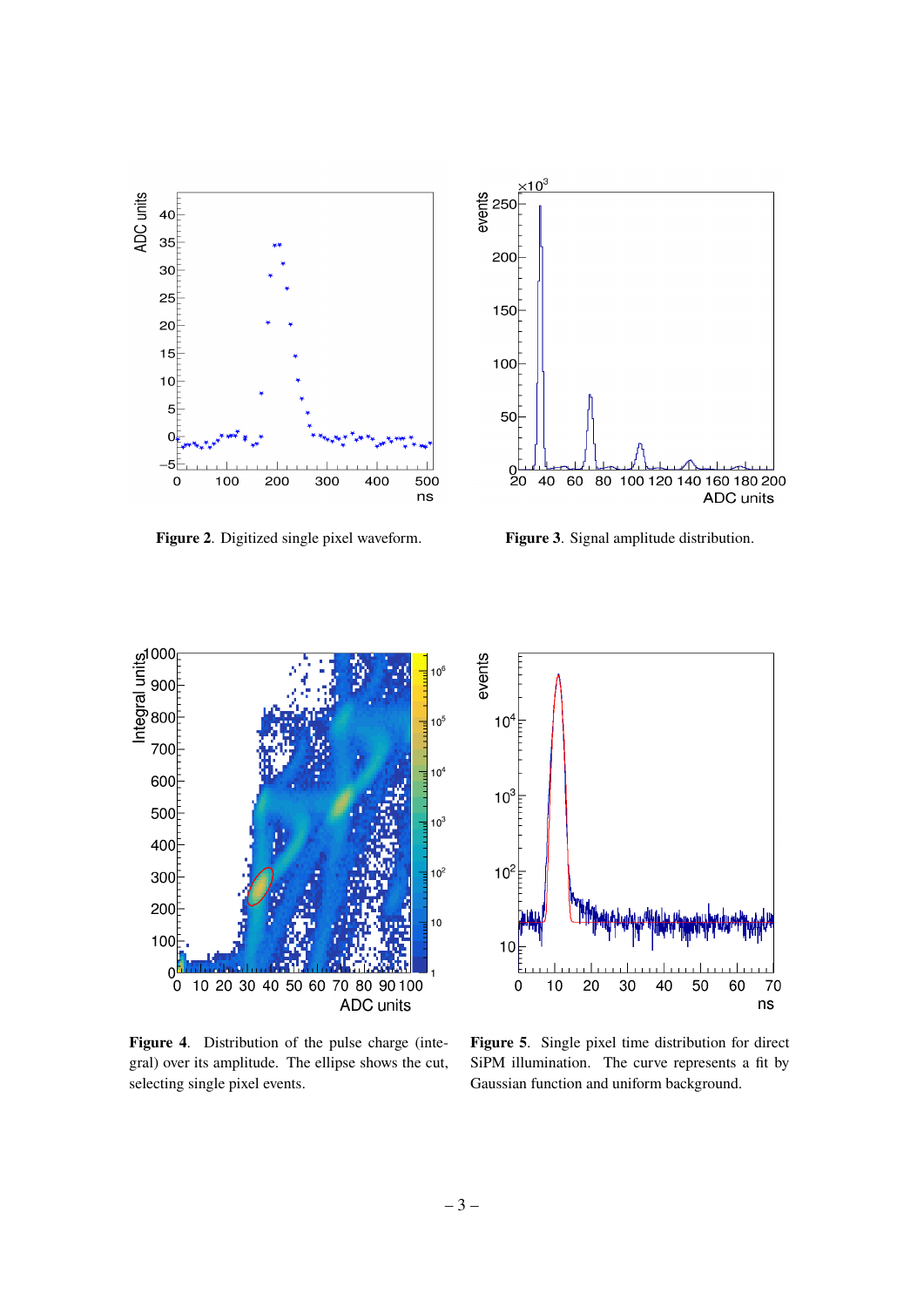

<span id="page-4-1"></span>Figure 6. Single pixel time distribution for fibers YS-2 (left) and Y-11 (right). The curve represents a fit by the function  $(2.1)$  and uniform background.

distance was observed. Time distributions for 10 cm distance are shown in figure [6.](#page-4-1) The results of the measurements are summarized in table [1.](#page-4-2)

<span id="page-4-2"></span>**Table 1.** The measured decay time  $\tau$  in nanoseconds. Only statistical errors are given in 5, 10 and 20 cm columns. The last column presents the values provided by the manufacturer [\[4\]](#page-6-4).

| Fiber | 5 cm                                                         | 10 cm | $20 \text{ cm}$ |                 | Average $\pm$ RMS   Kuraray datasheet |
|-------|--------------------------------------------------------------|-------|-----------------|-----------------|---------------------------------------|
|       | $\text{YS-2}$   3.949 ± 0.006 4.005 ± 0.006 4.003 ± 0.005    |       |                 | $3.99 \pm 0.03$ |                                       |
|       | Y-11   $7.293 \pm 0.010$ $7.295 \pm 0.010$ $7.522 \pm 0.010$ |       |                 | $7.37 \pm 0.11$ | 69                                    |

We collected about 2 million events for each configuration out of which 0.8-0.9 million satisfy single pixel criteria, so the statistics in each point are very high and statistical errors are small. Values of the decay time  $\tau$  are stable to the fit range and Gaussian width  $\sigma$  variation. An estimation of the systematic error could be estimated from the result variation at different distances. RMS of the values at 3 distances was calculated and indicated as an error in the last but one column of the table [1.](#page-4-2)

# <span id="page-4-0"></span>**3 Light output measurement with cosmic rays**

An important question for WLS fiber is the light output in the real detector geometry. For the comparison of YS-2 and Y-11 a sample scintillation counter with 4 grooves was manufactured from polystyrene (see figure [7\)](#page-5-1). Fibers were cut at 23 cm and polished on both ends. One end of a fiber was connected to SiPM and the other end was left open. Four fibers of one type were put into the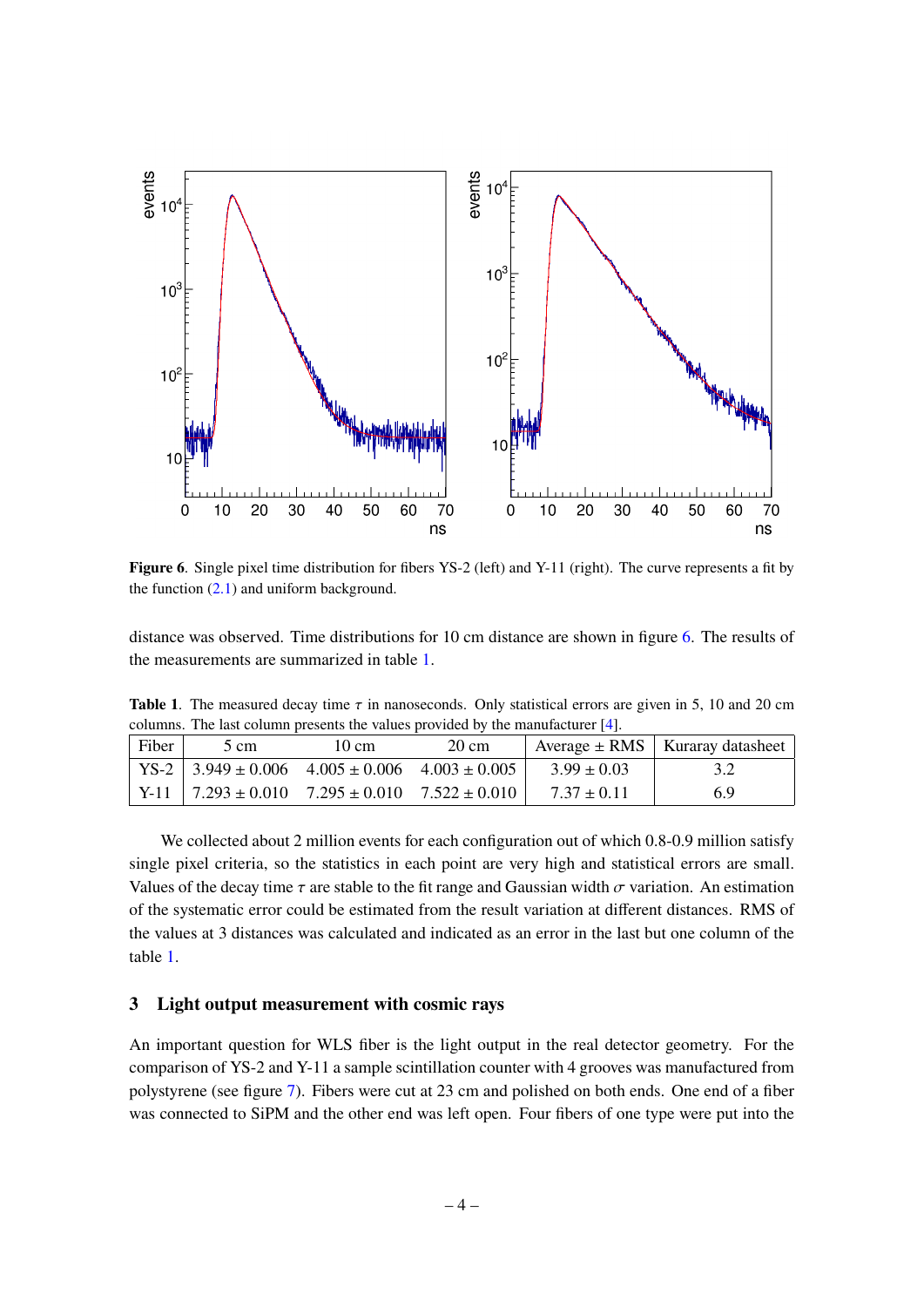grooves without any glue and exposed to cosmic rays. Then fibers were exchanged keeping SiPM and grooves correspondence and another exposition taken. The results are presented in table [2.](#page-5-2) Individual values have a statistical error of about 2% not shown in the table. All 4 fibers are in the same conditions, so their variation is used for error estimation, which is shown in the last column together with average values. This simple test demonstrated that the light yield of YS-2 is at least as good as of Y-11.



<span id="page-5-1"></span>**Figure 7**. Layout of the test counter with 4 grooves. Grooves numbers are also shown.

<span id="page-5-2"></span>**Table 2**. Median light output for cosmic particles crossing the test scintillator counter. Values are given for each fiber.

| Groove                                  |  |  | 4   Average $\pm$ RMS |
|-----------------------------------------|--|--|-----------------------|
| YS-2, ph.e. $\vert$ 30.7 24.6 28.2 25.5 |  |  | $27.3 \pm 2.4$        |
| Y-11, ph.e.   24.8 25.5 28.6 22.7       |  |  | $25.4 \pm 2.1$        |

#### <span id="page-5-0"></span>**4 Longitudinal attenuation measurement**

Measurement of light attenuation was performed with the help of  $90$ Sr beta source placed above a rectangular piece of the scintillator  $(30 \times 30 \times 3 \text{ mm}^3)$  with a hole drilled along its 30 mm side. A scintillation counter was placed below the scintillator with the hole and allowed to trig on the electrons passing through it. The set of the source and scintillators may slide along the tested fiber for measurements at various distances. 1.2 m length pieces were used, polished on both ends with SiPM attached to one end. Median light output in photo-electrons is shown in figure [8](#page-6-6) as a function of the distance from the readout end. Longitudinal attenuation of YS-2 looks to be as small as of Y-11. Our YS-2 samples were relatively short, so we cannot compare our attenuation length value for YS-2 (1.45  $\pm$  0.07 m), calculated using the data between 0.3 and 1.2 m, with manufacture's value of 3.5 m, corresponding to distances  $1.0 - 3.0$  m [\[7\]](#page-7-1).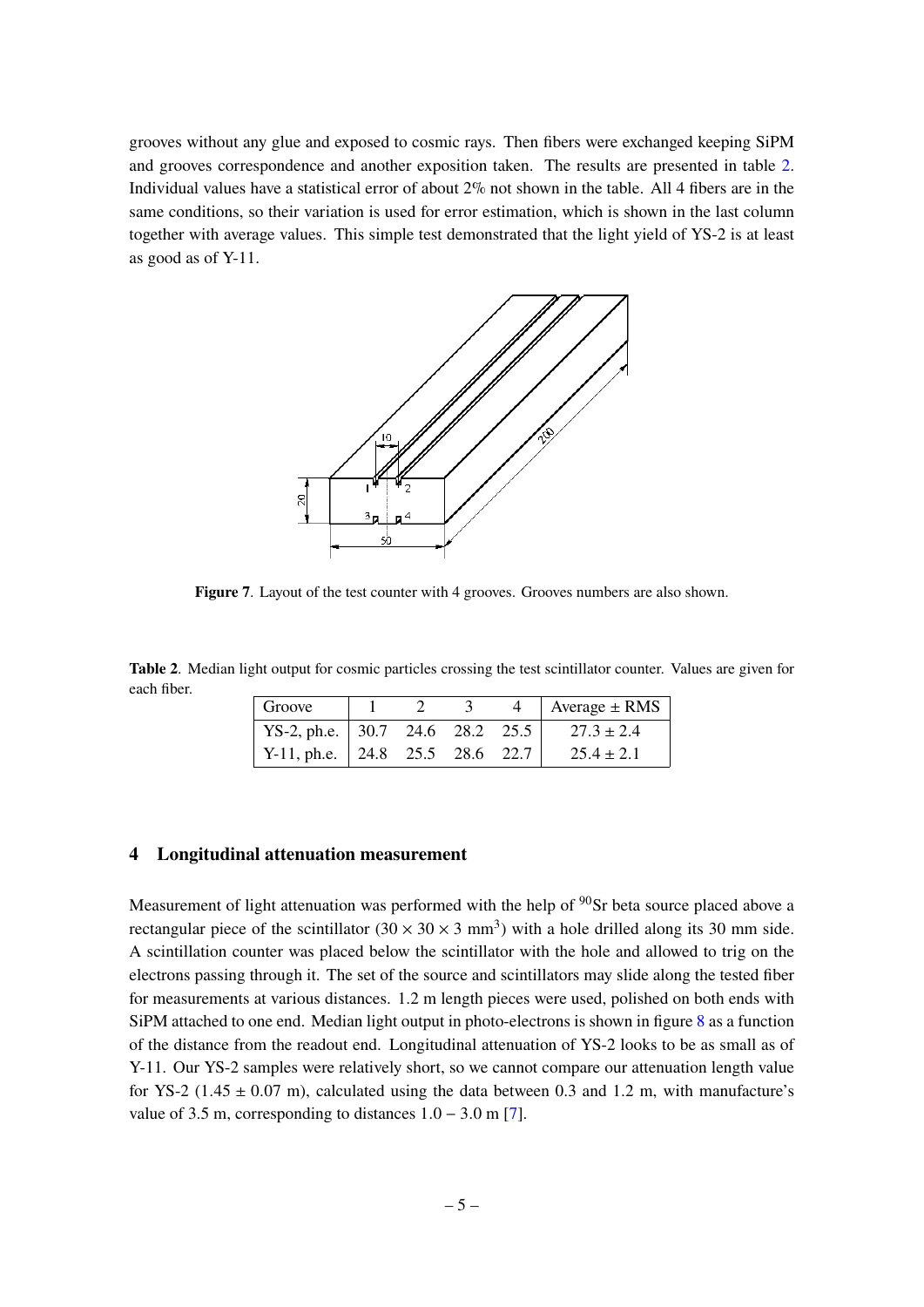

<span id="page-6-6"></span>**Figure 8.** Signal longitudinal attenuation in YS-2 (full circles) and Y-11 fibers (open squares).

# <span id="page-6-0"></span>**5 Conclusions**

Timing response of scintillation counters with WLS fibers is already studied relatively well [\[8](#page-7-2)[–10\]](#page-7-3) and many more. The decay time measured for Y-11 fiber is in an agreement with the previous measurement [\[9\]](#page-7-4). In that work a fit of large (many photons) signal shape was performed and the result was  $8.8 \pm 1.5$  ns for Y-11(M200) and  $7.3 \pm 1.1$  ns for Y-11(MS250). This time is essentially larger than that of BCF-92 by Saint-Gobain [\[11\]](#page-7-5)  $(2.4 \pm 0.4 \text{ ns}$  [\[9\]](#page-7-4)). But BCF-92 demonstrates significantly lower light yield – the average ratio for various scintillation materials and the same detector geometry between Y-11 and BCF-92 is  $1.85 \pm 0.07$  [\[10\]](#page-7-3). For the new Kuraray WLS YS-2 the light output and attenuation length are as good as of Y-11. The decay time of YS-2 is nearly two times shorter. This makes YS-2 a good choice for timing measurements, leaving well behind Y-11 with its comparatively large decay time and BCF-92 with its comparatively low light yield.

## **Acknowledgments**

This work is supported by the Ministry of Science and Higher Education of the Russian Federation under Contract No. 075-15-2020-778.

#### **References**

- <span id="page-6-1"></span>[1] V. Duk et al., *JINST* **11** (2016) P06001
- <span id="page-6-2"></span>[2] A. Amirkhanov et al., *Nucl. Instrum. Meth. in Physics Research A* **936** (2019) 598
- <span id="page-6-3"></span>[3] Svirida D *J. Phys. Conf. Ser.* **1690** (1) (2020) 012179
- <span id="page-6-4"></span>[4] Short Decay time Wavelength Shifter (YS-series). http://kuraraypsf.jp/pdf/YSSeries\_201007.pdf
- <span id="page-6-5"></span>[5] M. Abramowitz and I. Stegun, eds., *Handbook of Mathematical Functions*, Dover, New York, 1972